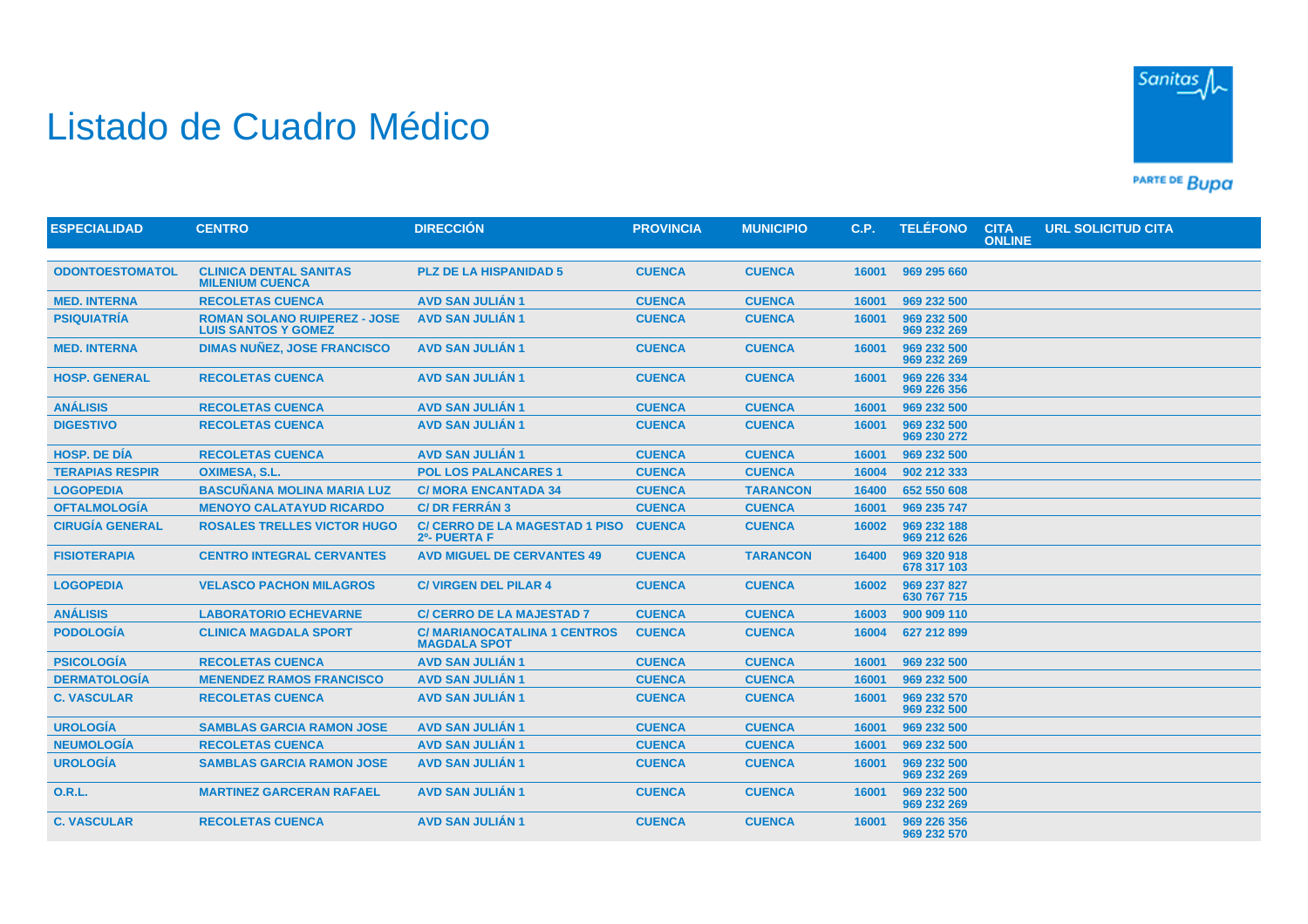| <b>DERMATOLOGÍA</b>    | DR. DOMINGUEZ AUÑON, JOSE<br><b>DOMINGO</b>                               | <b>AVD SAN JULIAN 1</b>                                                                          | <b>CUENCA</b> | <b>CUENCA</b>                    | 16001 | 969 232 500                |
|------------------------|---------------------------------------------------------------------------|--------------------------------------------------------------------------------------------------|---------------|----------------------------------|-------|----------------------------|
| <b>DERMATOLOGIA</b>    | <b>MARTINEZ RUBIO JESUS</b>                                               | <b>AVD SAN JULIAN 1</b>                                                                          | <b>CUENCA</b> | <b>CUENCA</b>                    | 16001 | 969 232 500<br>969 221 420 |
| <b>MED. FAMILIAR</b>   | <b>POLICLINICA PEDRONERAS S.L.</b>                                        | <b>AVD CAPITAL DEL AJO 10</b>                                                                    | <b>CUENCA</b> | <b>LAS</b><br><b>PEDROÑERAS</b>  | 16660 | 967 161 179<br>695 168 203 |
| <b>FISIOTERAPIA</b>    | <b>CLINICA FUENTERECREO</b>                                               | <b>C/BORREROS 85</b>                                                                             | <b>CUENCA</b> | <b>LAS</b><br><b>PEDRONERAS</b>  | 16660 | 967 160 328                |
| <b>TRAUMATOLOGIA</b>   | <b>Castroverde Centro De</b><br><b>Traumatología Artroscopia Albacete</b> | <b>PLZ MAYOR 6</b>                                                                               | <b>CUENCA</b> | <b>MOTA DEL</b><br><b>CUERVO</b> | 16630 | 607 051 202                |
| <b>GINECOLOGIA</b>     | <b>CLINICA MAGDALA SPORT</b>                                              | <b>C/MARIANOCATALINA 1 CENTROS</b><br><b>MAGDALA SPOT</b>                                        | <b>CUENCA</b> | <b>CUENCA</b>                    | 16004 | 627 212 899                |
| 0.R.L.                 | <b>GARCIA RODRIGUEZ, C.B.</b>                                             | <b>AVD SAN JULIAN 1</b>                                                                          | <b>CUENCA</b> | <b>CUENCA</b>                    | 16001 | 969 232 500<br>969 232 269 |
| <b>URGENCIAS</b>       | <b>RECOLETAS CUENCA</b>                                                   | <b>AVD SAN JULIÁN 1</b>                                                                          | <b>CUENCA</b> | <b>CUENCA</b>                    | 16001 | 969 226 334<br>969 226 356 |
| <b>ANESTESIOLOGÍA</b>  | <b>RECOLETAS CUENCA</b>                                                   | <b>AVD SAN JULIAN 1</b>                                                                          | <b>CUENCA</b> | <b>CUENCA</b>                    | 16001 | 969 232 500<br>969 230 272 |
| <b>MED. FAMILIAR</b>   | <b>RECOLETAS CUENCA</b>                                                   | <b>AVD SAN JULIAN 1</b>                                                                          | <b>CUENCA</b> | <b>CUENCA</b>                    | 16001 | 969 232 500                |
| <b>PSIQUIATRÍA</b>     | <b>ROMAN SOLANO RUIPEREZ - JOSE</b><br><b>LUIS SANTOS Y GOMEZ</b>         | <b>AVD SAN JULIAN 1</b>                                                                          | <b>CUENCA</b> | <b>CUENCA</b>                    | 16001 | 969 232 500                |
| <b>PSICOLOGIA</b>      | <b>AMORES MARTINEZ RAQUEL</b>                                             | <b>C/ CERVANTES 1</b>                                                                            | <b>CUENCA</b> | <b>CUENCA</b>                    | 16004 | 687 908 311                |
| <b>FISIOTERAPIA</b>    | <b>SERVIMED TARANCON</b>                                                  | <b>C/ MORA ENCANTADA 34</b>                                                                      | <b>CUENCA</b> | <b>TARANCON</b>                  | 16400 | 969 324 646                |
| <b>MED. FAMILIAR</b>   | <b>CLINICA FUENTERECREO</b>                                               | <b>C/BORREROS 85</b>                                                                             | <b>CUENCA</b> | <b>LAS</b><br><b>PEDRONERAS</b>  | 16660 | 967 160 328                |
| <b>MED. FAMILIAR</b>   | PEREZ GARCIA, JUAN JOSE                                                   | <b>C/DR FERRAN 3</b>                                                                             | <b>CUENCA</b> | <b>CUENCA</b>                    | 16001 | 969 235 747                |
| <b>ODONTOESTOMATOL</b> | <b>CENTRO INTEGRAL CERVANTES</b>                                          | <b>AVD MIGUEL DE CERVANTES 49</b>                                                                | <b>CUENCA</b> | <b>TARANCON</b>                  | 16400 | 969 320 918                |
| <b>ANÁLISIS</b>        | <b>MEGALAB</b>                                                            | <b>C/DOCTOR FERRÁN, 3 BAJO 3</b>                                                                 | <b>CUENCA</b> | <b>CUENCA</b>                    | 16001 | 914 296 287                |
| <b>TRANSPORTE</b>      | <b>AMBULANCIAS SANTO NIÑO DE LA</b><br><b>BOLA</b>                        | C/HERMANOS AMOROS 1 SERVICIO CUENCA<br><b>DE AMBULANCIAS EN LA</b><br><b>PROVINCIA DE CUENCA</b> |               | <b>LAS MESAS</b>                 | 16650 | 646 982 607                |
| <b>ANÁLISIS</b>        | <b>NIMGENETICS GENOMICA Y</b><br><b>MEDICINA, S.L.</b>                    | <b>C/ ATENCIÓN TELEFÓNICA</b><br><b>NIMGENETICS S/N</b>                                          | <b>CUENCA</b> | <b>CUENCA</b>                    | 16001 | 652 893 953                |
| <b>PODOLOGIA</b>       | <b>SOLERA GARCIA SILVIA</b>                                               | <b>C/ CARRETERIA 25</b>                                                                          | <b>CUENCA</b> | <b>CUENCA</b>                    | 16002 | 619 290 829<br>969 211 089 |
| <b>DERMATOLOGÍA</b>    | <b>MENENDEZ RAMOS FRANCISCO</b>                                           | <b>AVD SAN JULIAN 1</b>                                                                          | <b>CUENCA</b> | <b>CUENCA</b>                    | 16001 |                            |
| <b>TRAUMATOLOGÍA</b>   | <b>IZQUIERDO MARTIN ATILANO</b>                                           | <b>AVD SAN JULIAN 1</b>                                                                          | <b>CUENCA</b> | <b>CUENCA</b>                    | 16001 | 969 232 500                |
| <b>DIGESTIVO</b>       | <b>RECOLETAS CUENCA</b>                                                   | <b>AVD SAN JULIAN 1</b>                                                                          | <b>CUENCA</b> | <b>CUENCA</b>                    | 16001 | 969 226 334<br>969 226 356 |
| <b>TRAUMATOLOGIA</b>   | <b>RECOLETAS CUENCA</b>                                                   | <b>AVD SAN JULIAN 1</b>                                                                          | <b>CUENCA</b> | <b>CUENCA</b>                    | 16001 | 969 232 500                |
| <b>ALERGOLOGIA</b>     | <b>VICENTE RUIZ JUAN</b>                                                  | <b>AVD SAN JULIAN 1</b>                                                                          | <b>CUENCA</b> | <b>CUENCA</b>                    | 16001 | 969 232 500<br>969 232 269 |
| <b>GINECOLOGIA</b>     | <b>RECOLETAS CUENCA</b>                                                   | <b>AVD SAN JULIAN 1</b>                                                                          | <b>CUENCA</b> | <b>CUENCA</b>                    | 16001 | 969 232 500                |
| <b>ALERGOLOGÍA</b>     | <b>MIRA LAGUARDA JUAN MIGUEL</b>                                          | <b>AVD SAN JULIAN 1</b>                                                                          | <b>CUENCA</b> | <b>CUENCA</b>                    | 16001 | 969 232 500                |
| <b>CARDIOLOGÍA</b>     | <b>RECOLETAS CUENCA</b>                                                   | <b>AVD SAN JULIAN 1</b>                                                                          | <b>CUENCA</b> | <b>CUENCA</b>                    | 16001 | 969 232 570<br>969 232 500 |
| <b>FISIOTERAPIA</b>    | <b>POLICLINICA PEDRONERAS S.L.</b>                                        | <b>AVD CAPITAL DEL AJO 10</b>                                                                    | <b>CUENCA</b> | <b>LAS</b><br><b>PEDRONERAS</b>  | 16660 | 967 161 179<br>695 168 203 |
| <b>AREAS PEDIATRI.</b> | <b>CENTRO INTEGRAL CERVANTES</b>                                          | <b>AVD MIGUEL DE CERVANTES 49</b>                                                                | <b>CUENCA</b> | <b>TARANCON</b>                  | 16400 | 969 320 918<br>678 317 103 |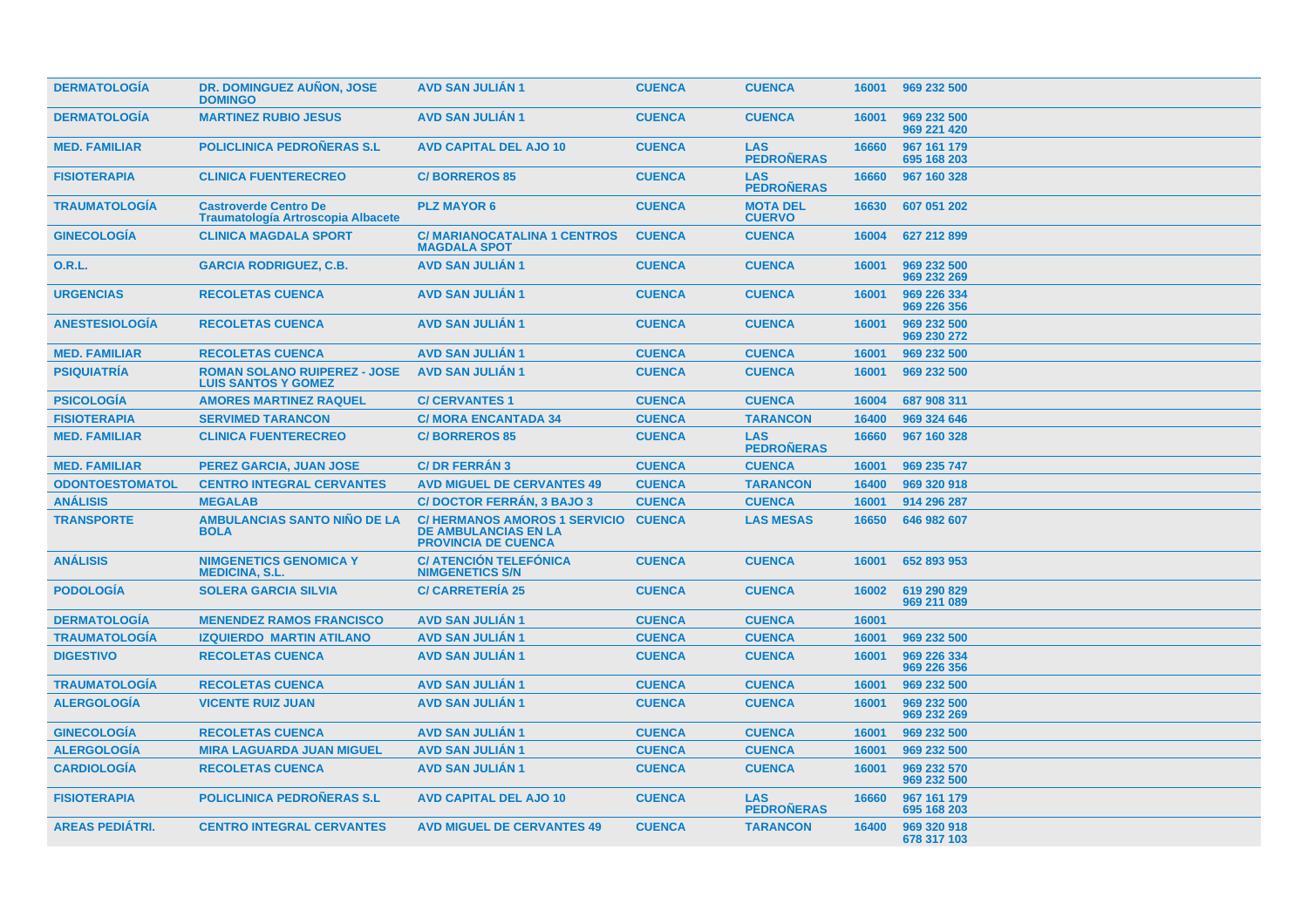| <b>FISIOTERAPIA</b>    | <b>CLINICA MAGDALA SPORT</b>                          | <b>C/MARIANOCATALINA 1 CENTROS</b><br><b>MAGDALA SPOT</b> | <b>CUENCA</b> | <b>CUENCA</b>                         | 16004 | 627 212 899                |
|------------------------|-------------------------------------------------------|-----------------------------------------------------------|---------------|---------------------------------------|-------|----------------------------|
| <b>TRAUMATOLOGIA</b>   | <b>CLINICA MAGDALA SPORT</b>                          | <b>C/MARIANOCATALINA 1 CENTROS</b><br><b>MAGDALA SPOT</b> | <b>CUENCA</b> | <b>CUENCA</b>                         | 16004 | 627 212 899                |
| <b>ANÁLISIS</b>        | <b>M.C.CICUENDEZ Y M.M. MARTINEZ</b>                  | <b>C/DOCTOR MORCILLO RUBIO 7-9</b>                        | <b>CUENCA</b> | <b>TARANCON</b>                       | 16400 | 969 320 009                |
| <b>MED. INTERNA</b>    | <b>RECOLETAS CUENCA</b>                               | <b>AVD SAN JULIAN 1</b>                                   | <b>CUENCA</b> | <b>CUENCA</b>                         | 16001 | 969 226 334<br>969 226 356 |
| <b>OFTALMOLOGÍA</b>    | <b>RECOLETAS CUENCA</b>                               | <b>AVD SAN JULIAN 1</b>                                   | <b>CUENCA</b> | <b>CUENCA</b>                         | 16001 | 969 226 356<br>969 232 570 |
| <b>ANATOMOPATOLO.</b>  | <b>RECOLETAS CUENCA</b>                               | <b>AVD SAN JULIAN 1</b>                                   | <b>CUENCA</b> | <b>CUENCA</b>                         | 16001 | 969 232 500                |
| <b>HEMATOLOGÍA</b>     | <b>RECOLETAS CUENCA</b>                               | <b>AVD SAN JULIAN 1</b>                                   | <b>CUENCA</b> | <b>CUENCA</b>                         | 16001 | 969 232 500                |
| <b>NEUROFISIOLOGÍA</b> | <b>RECOLETAS CUENCA</b>                               | <b>AVD SAN JULIAN 1</b>                                   | <b>CUENCA</b> | <b>CUENCA</b>                         | 16001 | 969 232 570<br>969 232 500 |
| <b>OFTALMOLOGIA</b>    | <b>RECOLETAS CUENCA</b>                               | <b>AVD SAN JULIAN 1</b>                                   | <b>CUENCA</b> | <b>CUENCA</b>                         | 16001 | 969 232 570<br>969 232 500 |
| RADIODIAGNÓST.         | <b>CENTRO DE DIAGNOSTICO</b><br><b>CUENCA, S.L.</b>   | <b>AVD SAN JULIAN 1</b>                                   | <b>CUENCA</b> | <b>CUENCA</b>                         | 16001 | 969 232 500<br>969 232 269 |
| <b>O.R.L.</b>          | <b>GARCIA RODRIGUEZ, C.B.</b>                         | <b>AVD SAN JULIAN 1</b>                                   | <b>CUENCA</b> | <b>CUENCA</b>                         | 16001 | 969 222 233<br>969 232 500 |
| <b>FISIOTERAPIA</b>    | <b>RECOLETAS CUENCA</b>                               | <b>AVD SAN JULIAN 1</b>                                   | <b>CUENCA</b> | <b>CUENCA</b>                         | 16001 | 969 232 500<br>969 230 272 |
| <b>FISIOTERAPIA</b>    | <b>CLINICA MOTILLA, S.L.</b>                          | <b>C/MADRID 4</b>                                         | <b>CUENCA</b> | <b>MOTILLA DEL</b><br><b>PALANCAR</b> | 16200 | 969 332 397                |
| <b>PODOLOGIA</b>       | <b>CENTRO PODOLOGICO MARTA</b><br><b>GARCIA LOPEZ</b> | <b>C/ RAMON Y CAJAL 39</b>                                | <b>CUENCA</b> | <b>CUENCA</b>                         | 16004 | 969 236 254                |
| <b>FISIOTERAPIA</b>    | <b>PEREZ GARCIA, JUAN JOSE</b>                        | <b>C/DR FERRAN 3</b>                                      | <b>CUENCA</b> | <b>CUENCA</b>                         | 16001 | 969 235 747                |
| <b>ANATOMOPATOLO.</b>  | <b>ANDIMED</b>                                        | <b>C/ CERRO DE LA MAJESTAD 7</b>                          | <b>CUENCA</b> | <b>CUENCA</b>                         | 16003 | 957 411 831                |
| <b>ANÁLISIS</b>        | <b>GOMEZ PEREZ MANUEL LUIS</b>                        | <b>PLZ DE LA HISPANIDAD 6</b>                             | <b>CUENCA</b> | <b>CUENCA</b>                         | 16004 | 969 214 603                |
| <b>CIRUGÍA GENERAL</b> | <b>RECOLETAS CUENCA</b>                               | <b>AVD SAN JULIAN 1</b>                                   | <b>CUENCA</b> | <b>CUENCA</b>                         | 16001 | 969 232 570<br>969 232 500 |
| <b>NEUROCIRUGIA</b>    | <b>RECOLETAS CUENCA</b>                               | <b>AVD SAN JULIAN 1</b>                                   | <b>CUENCA</b> | <b>CUENCA</b>                         | 16001 | 969 232 500                |
| 0.R.L.                 | <b>MARTINEZ GARCERAN RAFAEL</b>                       | <b>AVD SAN JULIAN 1</b>                                   | <b>CUENCA</b> | <b>CUENCA</b>                         | 16001 | 969 232 500                |
| <b>ALERGOLOGÍA</b>     | <b>MIRA LAGUARDA JUAN MIGUEL</b>                      | <b>AVD SAN JULIAN 1</b>                                   | <b>CUENCA</b> | <b>CUENCA</b>                         | 16001 | 969 232 500<br>969 232 269 |
| <b>TRAUMATOLOGÍA</b>   | <b>RECOLETAS CUENCA</b>                               | <b>AVD SAN JULIAN 1</b>                                   | <b>CUENCA</b> | <b>CUENCA</b>                         | 16001 | 969 226 334<br>969 226 356 |
| <b>NEUROLOGÍA</b>      | <b>RECOLETAS CUENCA</b>                               | <b>AVD SAN JULIAN 1</b>                                   | <b>CUENCA</b> | <b>CUENCA</b>                         | 16001 | 969 232 570<br>969 232 500 |
| <b>MED. FAMILIAR</b>   | <b>CLINICA MOTILLA, S.L.</b>                          | <b>C/MADRID 4</b>                                         | <b>CUENCA</b> | <b>MOTILLA DEL</b><br><b>PALANCAR</b> | 16200 | 969 332 397                |
| <b>ANÁLISIS</b>        | <b>LABORATORIO ECHEVARNE</b>                          | <b>C/ANCHA 22</b>                                         | <b>CUENCA</b> | <b>SAN CLEMENTE</b>                   | 16600 | 900 909 110                |
| <b>FISIOTERAPIA</b>    | <b>CENTRO DE REHABILITACION</b><br><b>INTEGRAL</b>    | <b>C/SOCRATES1</b>                                        | <b>CUENCA</b> | <b>TARANCON</b>                       | 16400 | 969 324 388                |
| <b>CIRUGÍA GENERAL</b> | <b>ROSALES TRELLES VICTOR HUGO</b>                    | <b>AVD SAN JULIAN 1</b>                                   | <b>CUENCA</b> | <b>CUENCA</b>                         | 16001 | 969 232 188<br>969 232 500 |
| <b>CIRUGÍA GENERAL</b> | <b>RECOLETAS CUENCA</b>                               | <b>AVD SAN JULIAN 1</b>                                   | <b>CUENCA</b> | <b>CUENCA</b>                         | 16001 | 969 232 500                |
| <b>DERMATOLOGÍA</b>    | DR. DOMINGUEZ AUÑON, JOSE<br><b>DOMINGO</b>           | <b>AVD SAN JULIAN 1</b>                                   | <b>CUENCA</b> | <b>CUENCA</b>                         | 16001 | 969 232 500<br>969 232 269 |
| <b>TRAUMATOLOGIA</b>   | <b>IZQUIERDO MARTIN ATILANO</b>                       | <b>AVD SAN JULIAN 1</b>                                   | <b>CUENCA</b> | <b>CUENCA</b>                         | 16001 | 969 232 500<br>969 232 269 |